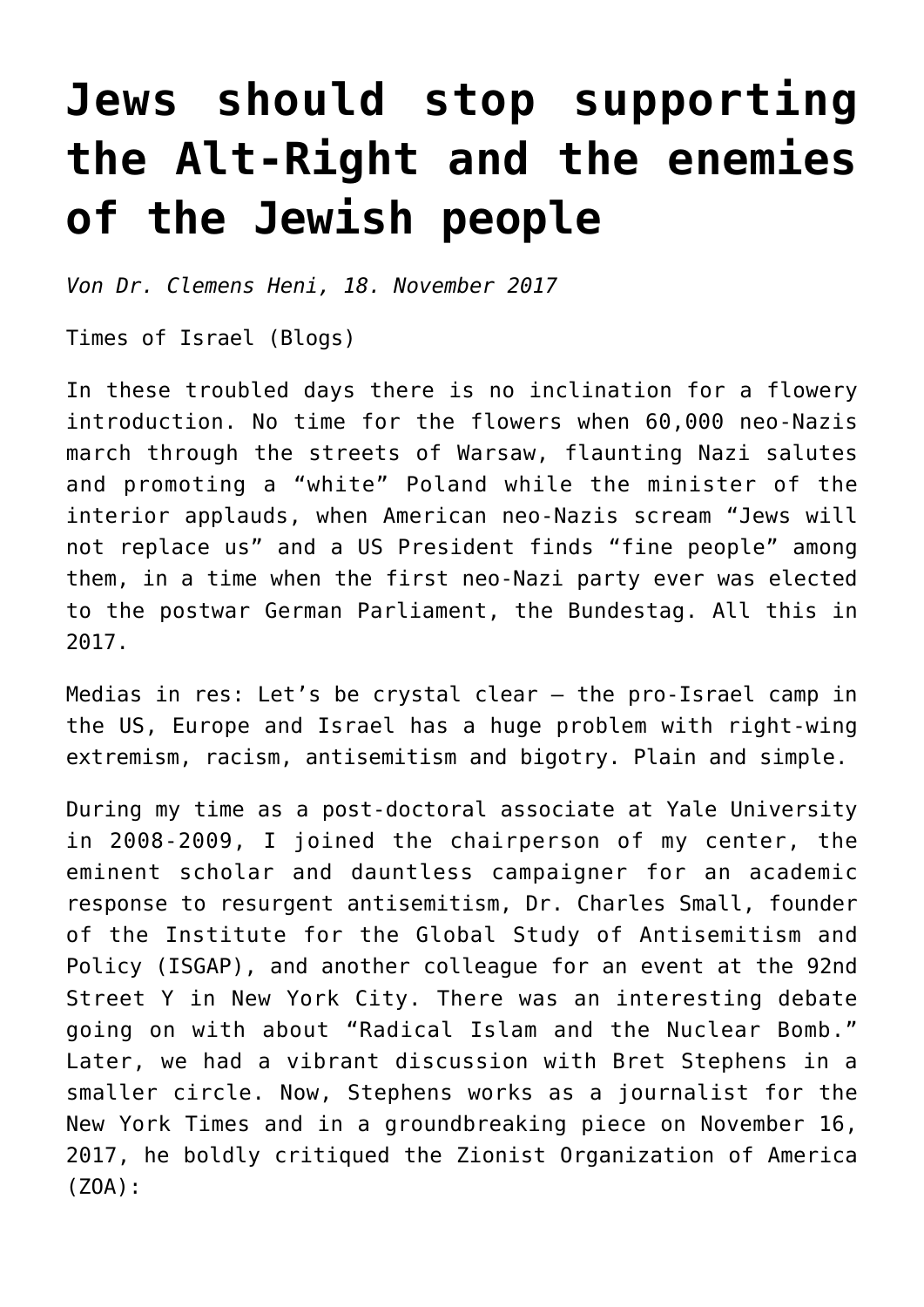*"The Zionist Organization of America feted Stephen K. Bannon at a gala dinner in New York on Sunday night. What a disgrace.*

*What a mistake, too. It's a disgrace because no organization that purports to represent the interests of the Jewish people should ever embrace anyone who embraces anti-Semites. Jews have enemies enough."*

Stephens compares the Zionist Organization of America to the anti-Zionist Jewish Voice for Peace, and he does so quite rightly:

*"But just as there are anti-Zionist Jews, there are also anti-Semitic Zionists."*

While the Zionist Organization of America hosts and praises the far-right's hero of the decade, Steve Bannon, the Simon Wiesenthal Center (SWC), headquartered in Los Angeles, even prayed publicly in a PR extravaganza for a new president who is sexist, racist and a follower of antisemitic conspiracy myths.

The Middle East Forum's (MEF) president Daniel Pipes left the Republican Party (GOP) after 44 years, due to the nomination of Trump. [His statement, explaining why he left the GOP is](http://www.philly.com/philly/news/politics/20160722_Daniel_Pipes__With_Trump_as_nominee__time_to_quit_the_GOP.html) [truly important and much to the point:](http://www.philly.com/philly/news/politics/20160722_Daniel_Pipes__With_Trump_as_nominee__time_to_quit_the_GOP.html)

*"The Republican Party nominated Donald Trump as its candidate for president of the United States – and I responded by ending my 44-year GOP membership. Here's why I bailed, quit, and jumped ship: First, Trump's boorish, selfish, puerile, and repulsive character, combined with his prideful ignorance, his off-the-cuff policy making, and his neofascistic tendencies make him the most divisive and scary of any serious presidential candidate in American history."*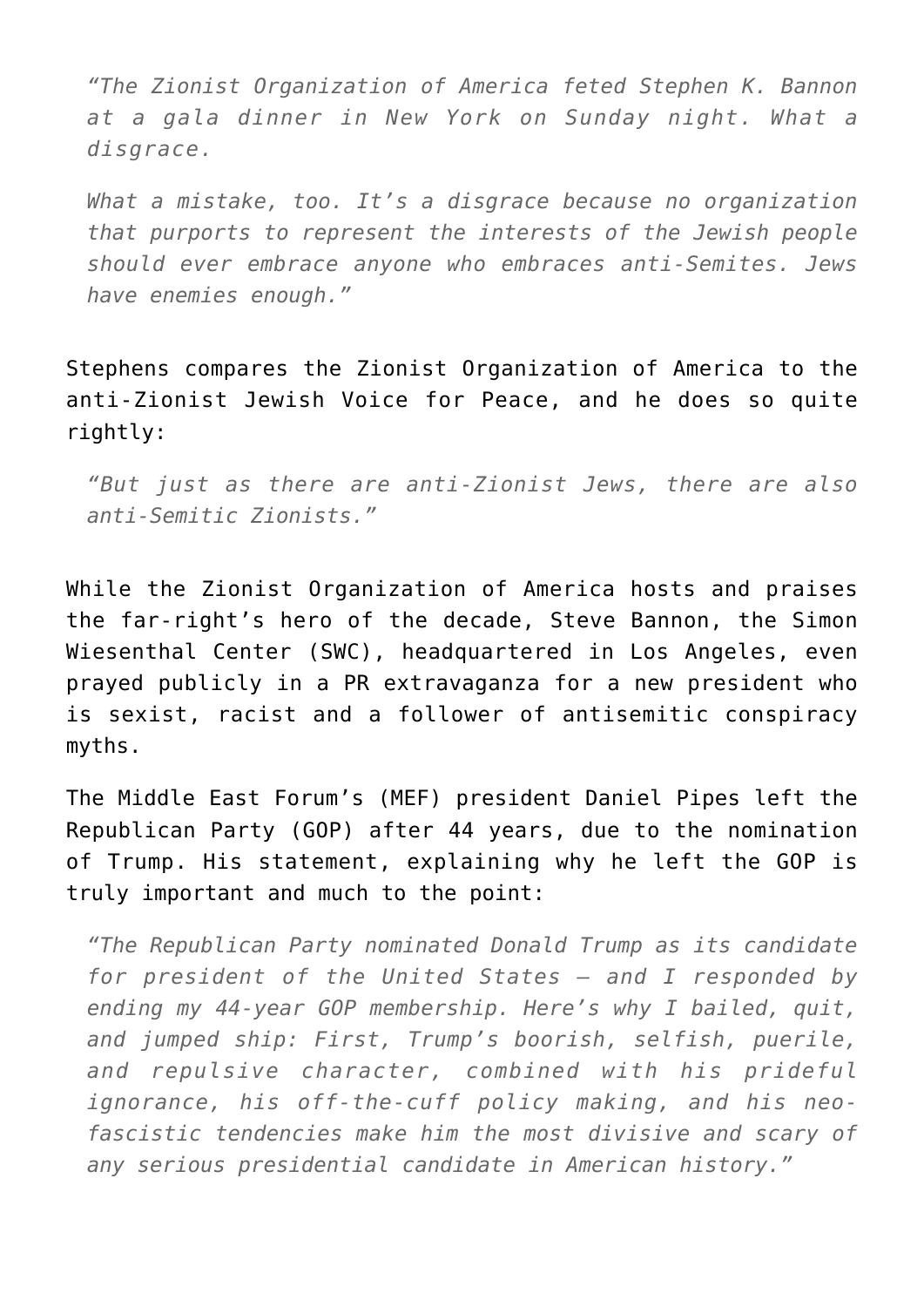Pipes stands for an anti-Islamist position, distinguishing between Islam as a religion and Islamism as an ideology. Islamism and jihad are main threats to the Western world, to America, and the Jewish state of Israel. Supporting moderate Muslims is also important to the MEF and Pipes.

While Jewish anti-Zionists are very troubling these days, including their support for BDS, pro-Zionist Jewish bodies are of course not attacked by think tanks such as the MEF. However, that same Middle East Forum now goes ahead and supports an extreme right-wing German online page called "Journalistenwatch," which is a trumpet for the Alternative for Germany (AfD), who's then chairwoman Frauke Petry was very happy after the election of Trump. It was a big win for the extreme Right.

[On November 9, 2017,](http://www.journalistenwatch.com/2017/11/09/der-kommentar-zentralrat-der-juden-fordert-pflichtbesuche-von-kz-gedenkstaetten/) the anniversary of the Night of Broken Glass in 1938, Journalistenwatch published an article by Max Erdinger (the article is signed by ["ME", which stands for Max](http://www.journalistenwatch.com/author/max-erdinger/page/2/) [Erdinger\)](http://www.journalistenwatch.com/author/max-erdinger/page/2/). It attacks Jews in Germany, namely former head of the Central Council of Jews in Germany (2006–2010) and former [Vice-President of the World Jewish Congress \(WJC\),](http://www.worldjewishcongress.org/en/news/german-jewish-leader-charlotte-knobloch-honored-in-new-york) Charlotte Knobloch, for her stance against neo-Nazis in general and the extreme right-wing party "Alternative for Germany" (AfD) in particular.

The article blames the Central Council of Jews in Germany for their policies of remembrance for the Shoah. Charlotte Knobloch (85 years old), a Holocaust survivor, also works with the World Jewish Congress (WJC) on issues related to Holocaust remembrance. Journalistenwatch writes that Knobloch "agitates" against those who fight immigration and non-Germans.

They blame Knobloch for doing so while in Paris jihadist murder was going on. The accusation that she was silent on Muslim antisemitism, while Knobloch is among the best known critics of Muslim antisemitism, is part of the fake news plague of our time of Trumpism and right-wing extremist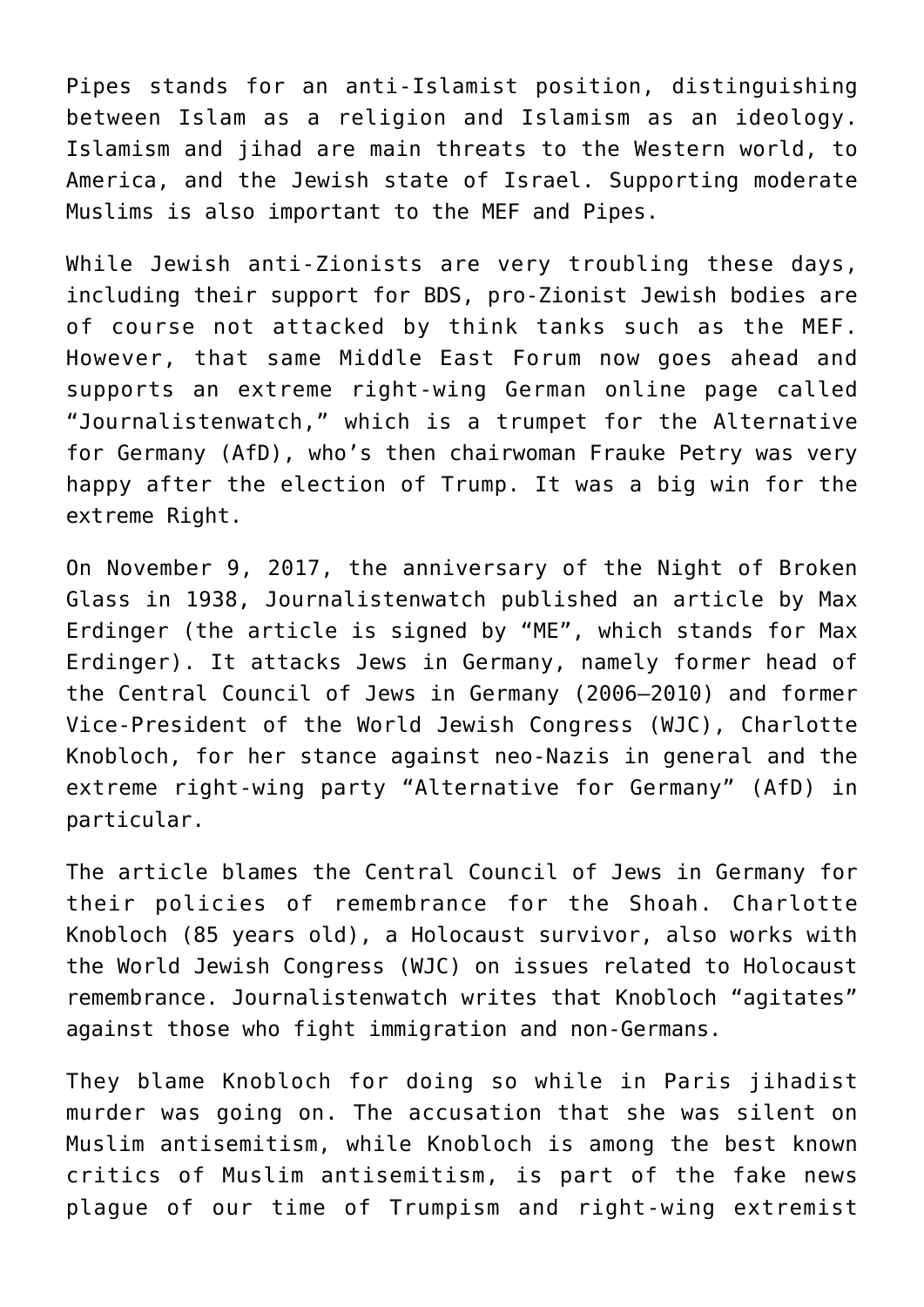conspiracy myths.

Readers will soon learn just how active Knobloch and the Central Council of Jews in Germany are in fighting Islamist antisemitism.

Journalistenwatch says in Erdinger's piece on November 9, 2017 that there must be "calculation" behind the behavior of Jews such as Knobloch and the Central Council of Jews in Germany in order to succeed in urging Germans to commemorate the Holocaust. What calculation? A Jewish conspiracy? That is an antisemitic resentment, aimed at Jews who urge non-Jews to remember the crimes of their forefathers and foremothers.

## Journalistenwatch goes on to bemoan that it is

*"not enough to visit concentration camp memorial sites. Then, we also need to talk about communism and socialism, about Stalin, Mao, PolPot, South Africa and the North Korean leader".*

That kind of Holocaust distortion is well-known in the field of research of antisemitism. When asked about Auschwitz, one answers with Stalin, and that is a clear case of antisemitism –

Why? Because the Red Army liberated Auschwitz, while the Germans had built it and killed and gassed some 1.5 million people there, among them 1.2 million Jews. Stalin's own crimes have nothing to do with Holocaust remembrance. Yet, this typical reaction by ordinary Germans and their allies is part of today's Holocaust distortion or ["double genocide" ideology.](http://jewishcurrents.org/the-double-genocide-theory/) The [infamous Prague Declaration and the critique by eminent](http://defendinghistory.com/prague-declaration/opposition) [scholar and defender of history, Professor Dovid Katz from](http://defendinghistory.com/prague-declaration/opposition) [Lithuania,](http://defendinghistory.com/prague-declaration/opposition) is a case in point.

At the end of the November 9 article by Journalistenwatch we find: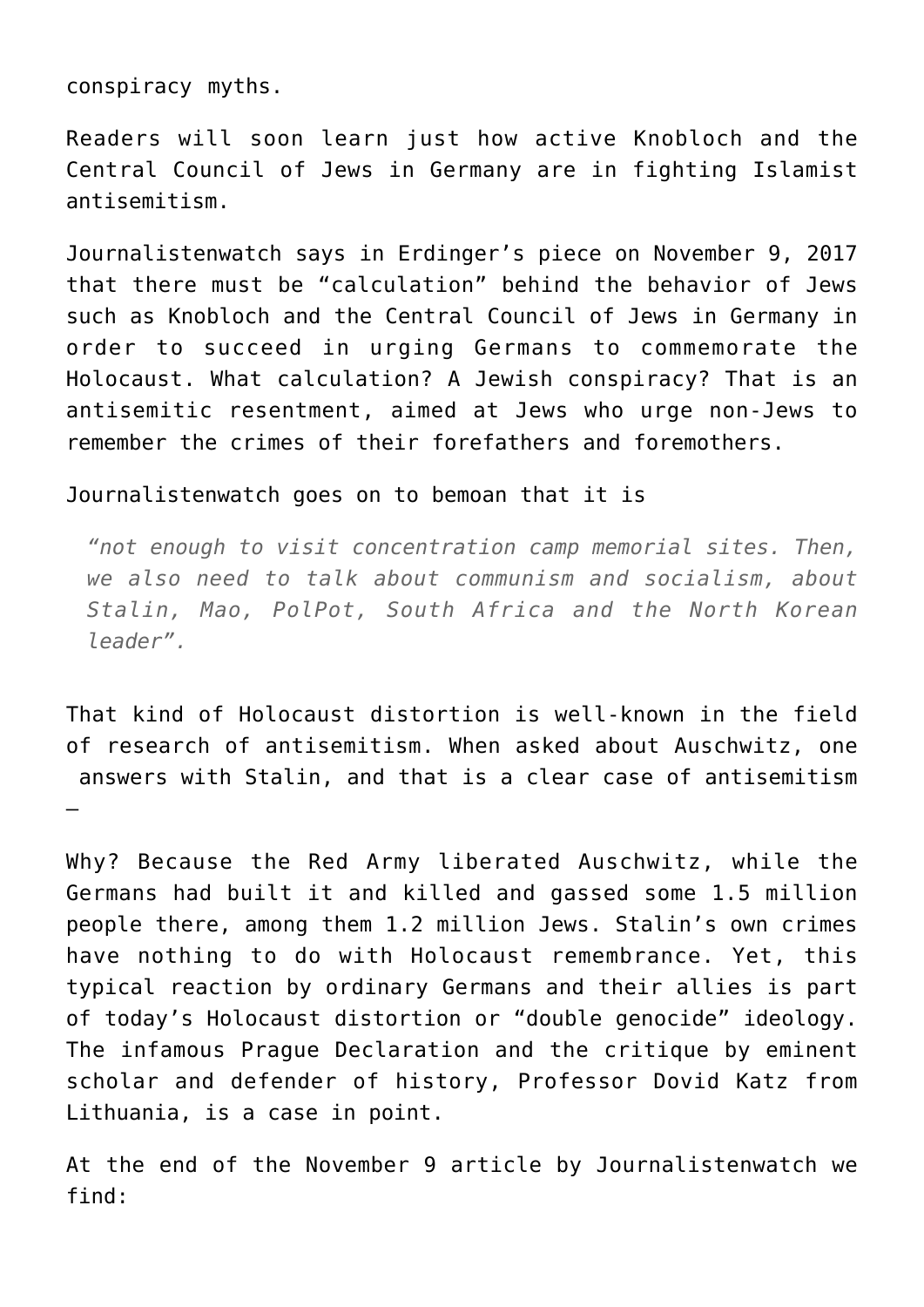*"Therefore, Central Council of Jews in Germany: finally, become honest or shut up your impertinent mouth."*

Jews who urge Germans to visit concentration camps, have an "impertinent mouth"? If that is not antisemitism, what is?

Does the Middle East Forum (MEF) and Daniel Pipes truly want to support a group like Journalistenwatch that is defaming the leading Jewish, Zionist and anti-Islamist body in Germany, the Central Council of Jews in Germany? The Central Council of Jews in Germany is the best-known Jewish voice in Germany when it comes to defending the Jewish state of Israel, to remembering the Holocaust, to protecting German Jews, and combating Muslim antisemitism, and right-wing, left-wing as well as mainstream antisemitism in all its forms.

Journalistenwatch obviously fights against the Jewish community in Germany, which is represented by the Central Council of Jews in Germany. Of course, they might find two or three extremist Jews, who share their resentment against the Central Council. We also have left-wing anti-Zionist Jews in Germany who like to defame the Zionist Central Council of Jews. There are diverse views, and highly fringe views, among all groups, but that is not the point.

For non-Jews in Germany, the Central Council of Jews in Germany is the core concept of "the enemy." In 2002, extreme right-wing politician Jürgen Möllemann from the Libertarian Party (FDP) accused Ariel Sharon for killing children with tanks, and he attacked Michel Friedman for defending Israel and the Jews. At the time, Friedman was Vice President of the Central Council (May 2002), Möllemann had said on TV (Channel 2, ZDF), on May 16, 2002, that "Jews," such as "Ariel Sharon or Michel Friedman," "are responsible for growing antisemitism." Today, Friedman, who is a public intellectual and journalist, is also anti-Nazi and anti-AfD, to be sure. Hatred of Friedman, and nowadays Charlotte Knobloch or today's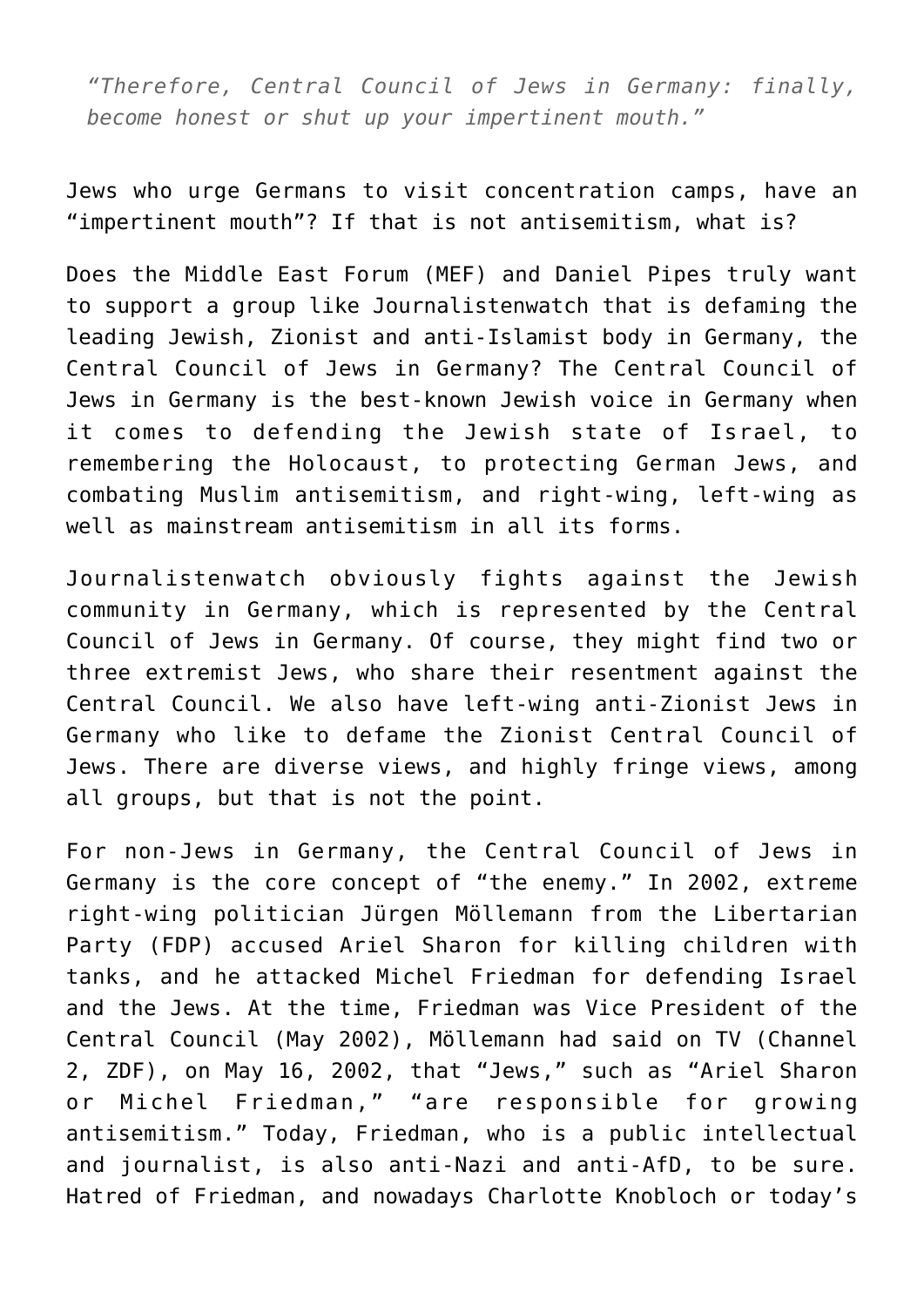head of the Central Council, Josef Schuster, indicates hatred of the Central Council of Jews in Germany and this has not stopped, but only increased in the years to 2017. Journalistenwatch is a case in point.

Linguist and scholar of antisemitism, Professor Monika Schwarz-Friesel of the Technical University Berlin, in 2013 published a book, co-written with Jehuda Reinharz (former President of Brandeis University, from 1994–2010), [dealing](http://www.jpost.com/Opinion/The-Israelization-of-antisemitism-481835) [with 14,000 antisemitic letters to the Central Council of Jews](http://www.jpost.com/Opinion/The-Israelization-of-antisemitism-481835) [in Germany and to the Israeli Embassy in Germany between 2002](http://www.jpost.com/Opinion/The-Israelization-of-antisemitism-481835) [and 2012.](http://www.jpost.com/Opinion/The-Israelization-of-antisemitism-481835) They underline that the Central Council of Jews is a core target for antisemites in Germany, including and most importantly, from the mainstream. Journalistenwatch clearly promotes that kind of hatred towards the Central Council.

The Central Council very often gives interviews or statements against different forms of antisemitism. On July 23, 2017, for example, Josef Schuster, gave an interview to the leading newspaper BILD, [urging Muslim organizations](http://www.zentralratdjuden.de/de/article/6096.alle-islamverb%C3%A4nde-sollten-deutlich-mehr-gegen-antisemitismus-tun.html) to be more active against Muslim antisemitism. In an interview with RP online, May 15, 2017, Schuster argued against Muslim antisemitism as well as neo-Nazi antisemitism and [he rejects the fantasy, that](http://www.zentralratdjuden.de/de/article/6125.niemand-wird-als-antisemit-geboren.html) [the AfD is pro-Jewish.](http://www.zentralratdjuden.de/de/article/6125.niemand-wird-als-antisemit-geboren.html) On August 5, 2014, then head of the Central Council of Jews in Germany, [Dieter Graumann, says the](http://www.zentralratdjuden.de/de/article/4926.schauderhafte-schockwellen-von-antisemitismus.html) [Jewish world in Germany feels "shock waves"](http://www.zentralratdjuden.de/de/article/4926.schauderhafte-schockwellen-von-antisemitismus.html) after aggressive antisemitic rallies during the Gaza war, mainly from Islamists and Muslim antisemites.

After the jihadist attacks in Paris against the cartoonists at Charlie Hebdo and a Jewish supermarket in January 2015, in an interview with the Berlin based daily Tagesspiegel, January 24, 2015, Schuster [argued vehemently against Muslim and](http://www.tagesspiegel.de/politik/zentralrat-der-juden-zu-terror-die-anschlaege-in-paris-waren-ein-weckruf/11274678.html) [Islamist antisemitism.](http://www.tagesspiegel.de/politik/zentralrat-der-juden-zu-terror-die-anschlaege-in-paris-waren-ein-weckruf/11274678.html) On January 14, 2015, Charlotte Knobloch was quoted as saying she "[fears Islamist terrorism](http://www.tagesspiegel.de/politik/terror-attacke-in-frankreich-die-bedrohung-gegen-juden-nimmt-zu/11225518.html)". After the jihadist massacre in Paris on November 13, 2015, where 130 civilians were killed by jihadists, including 89 people at a rock concert in the Bataclan club in downtown Paris, Knobloch,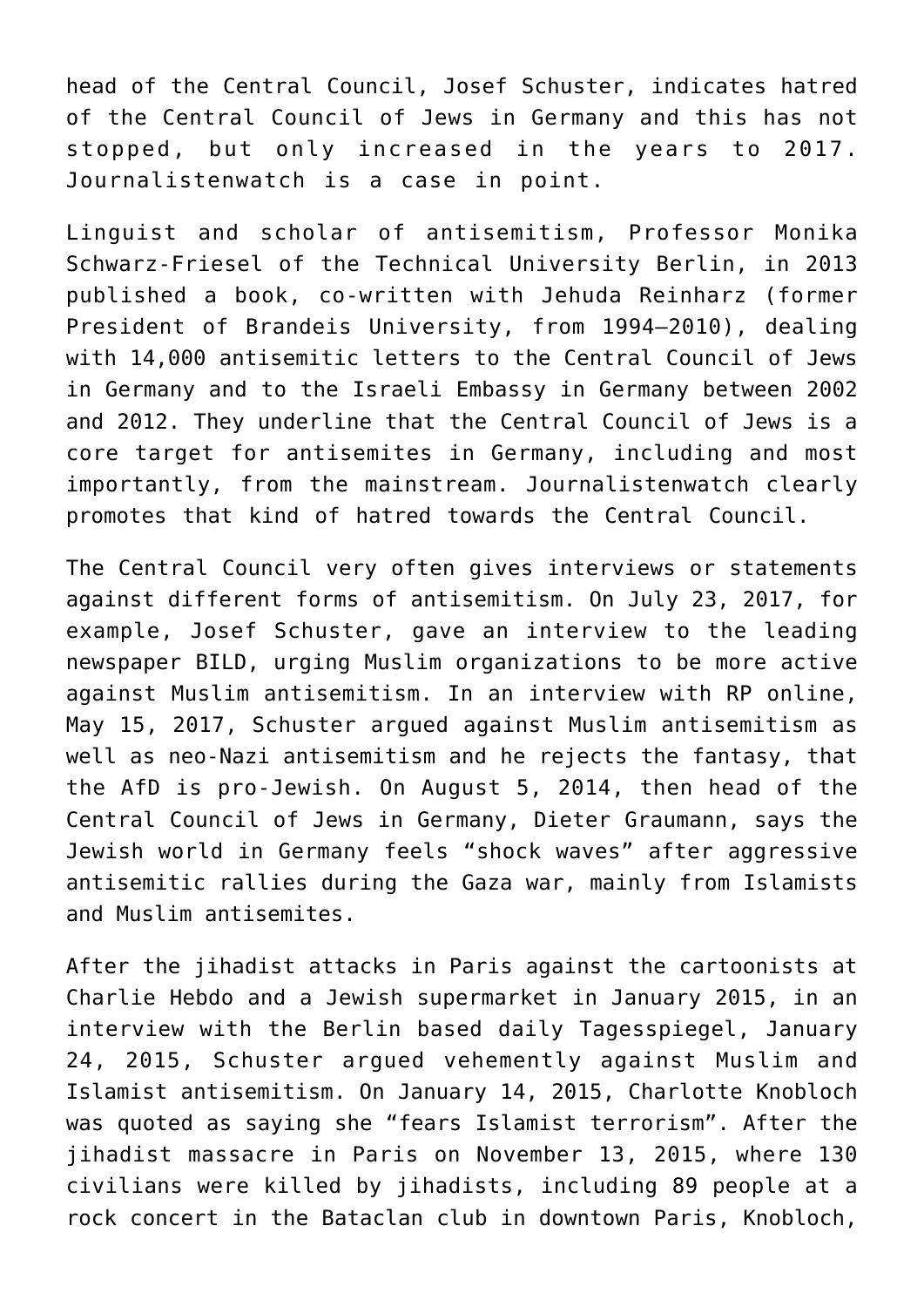as head of the Israelite Community of Munich [Israelitische Kultusgemeinde München und Oberbayern], issued a statement the following day calling the outrage a "[terror of a new](http://www.ikg-m.de/anschlaege-in-paris-knobloch-terror-in-einer-neuen-dimension/) [dimension.](http://www.ikg-m.de/anschlaege-in-paris-knobloch-terror-in-einer-neuen-dimension/)" On November 18, 2017, Knobloch published an article in the mainstream Focus journal, [urging Muslims and](http://www.focus.de/politik/experten/gastbeitrag-von-charlotte-knobloch-deutschland-fehlt-leitkultur-fuer-muslime_id_7857438.html) [immigrants to stop preaching anti-Western ideology,](http://www.focus.de/politik/experten/gastbeitrag-von-charlotte-knobloch-deutschland-fehlt-leitkultur-fuer-muslime_id_7857438.html) including antisemitism and hatred of democracy and a Western way of life.

So much for the blatant untruths of Journalistenwatch that the Central Council of Jews in Germany and Charlotte Knobloch are unable or reluctant to deal with Muslim antisemitism or jihad. It's just fake news, period.

Islamism, Muslim antisemitism and jihad are at the core of the work of the Central Council. But Journalistenwatch intentionally agitates against Jews such as Knobloch, because she does not share their extreme right-wing agenda.

Journalistenwatch can't stand Charlotte Knobloch and the Central Council of Jews in Germany, because they stand for a pro-Israel agenda, for genuine Holocaust remembrance, and for a clear stance against neo-Nazism, right-wing extremism and the far-right AfD party.

This extremist agenda of the Far Right in Germany can be seen ever so clearly this month. In November alone, Journalistenwatch agitated against an anti-Nazi congress in Munich, to be held at the Munich chapter of the huge German Trade Union [Deutscher Gewerkschaftsbund, DGB], which has more than six million members. At that left-wing Antifa congress, the AfD and the right-wing extremist Pegida-movement (Patriots against Islamiziation of the Occident) joined forces and some 50-60 activists protested outside the 600 Antifa people who were a part of the congress.

One of the Pegida-counter protesters, who also joined the AfD event against the Antifa, was a certain [Karl-Heinz](https://www.br.de/radio/bayern2/sendungen/zuendfunk/politik-gesellschaft/antifa-kongress-muenchen-100.html)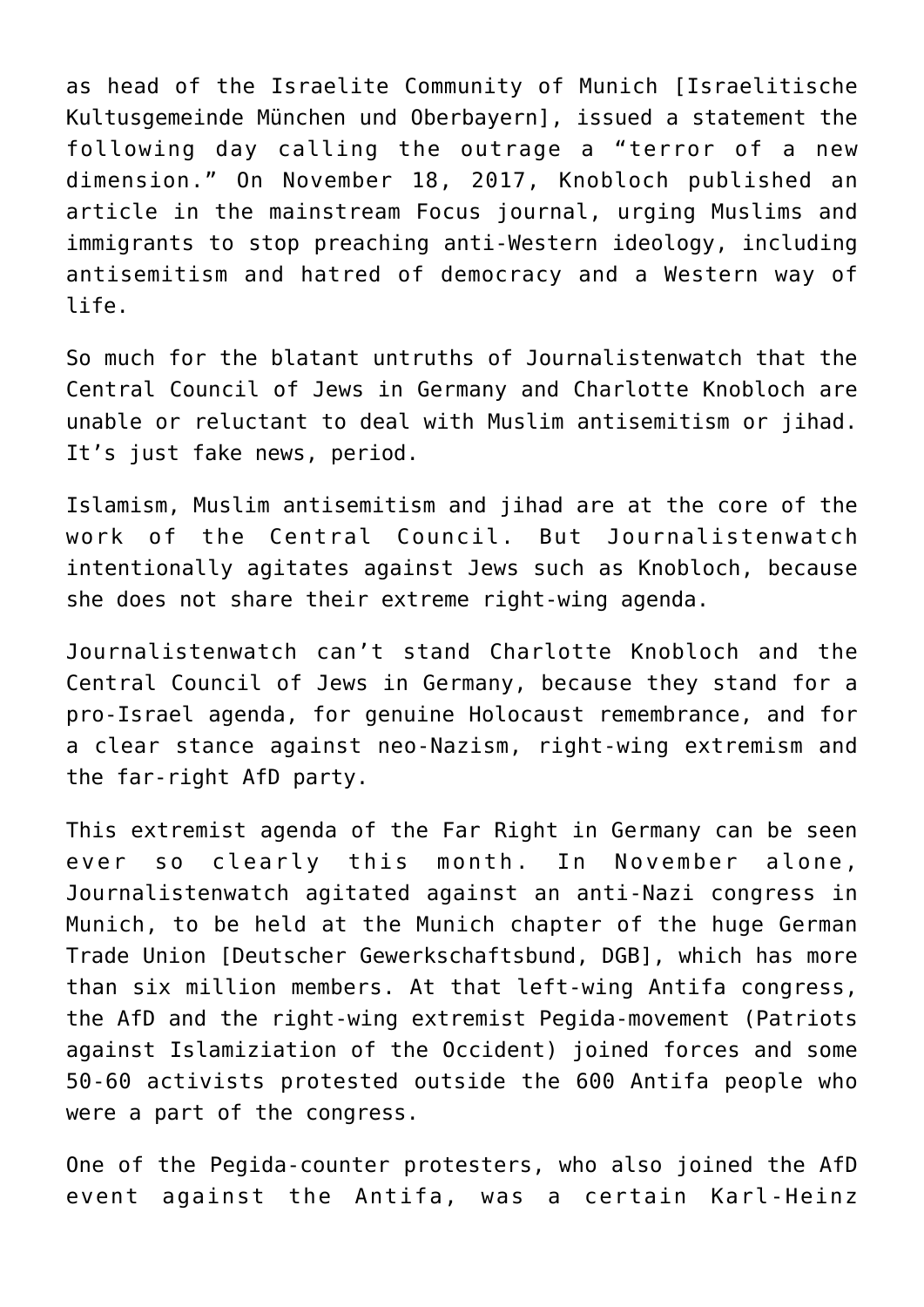[Statzberger](https://www.br.de/radio/bayern2/sendungen/zuendfunk/politik-gesellschaft/antifa-kongress-muenchen-100.html), as the Bavarian chapter of the German first TV channel, Bayerischer Rundfunk (BR), reports. Statzberger is a convicted neo-Nazi. He wanted to blow up the Jewish Community Center of Munich and was [convicted for that crime; his](https://www.stern.de/panorama/stern-crime/urteil-sieben-jahre-haft-fuer-neonazi-wiese-3555266.html) [sentence was four years and four months in jail](https://www.stern.de/panorama/stern-crime/urteil-sieben-jahre-haft-fuer-neonazi-wiese-3555266.html), alongside with his fellow neo-Nazis, including Martin Wiese (seven years) and others.

Today, according to the German daily tageszeitung (taz), [Statzberger supports the neo-Nazis of the "National Socialist](http://www.taz.de/!5460186/) [Underground" \[Nationalsozialistischer Untergrund, NSU\]](http://www.taz.de/!5460186/), who since May 2013 face trial in Munich. The NSU killed at least 10 people between 2000 and 2006, among them nine immigrants and one police officer.

So much for the hapless pretense by Journalistenwatch that the AfD is not connected to neo-Nazis. Journalistenwatch reported about the events against the Antifa congress in Munich [without](http://www.journalistenwatch.com/2017/11/06/vom-hass-zerfressen-antifa-kongress-bayern/) [mentioning the participation of a convicted neo-Nazi among the](http://www.journalistenwatch.com/2017/11/06/vom-hass-zerfressen-antifa-kongress-bayern/) [Pegida and AfD "protesters".](http://www.journalistenwatch.com/2017/11/06/vom-hass-zerfressen-antifa-kongress-bayern/) Instead, Journalistenwatch posted a video online by a speaker at the Anti-Antifa event, an AfD MP in the Bundestag, [Wolfgang Wiehle, who spoke there on Nov.](https://www.youtube.com/watch?v=2eXp-Zv6BHQ) [4, 2017.](https://www.youtube.com/watch?v=2eXp-Zv6BHQ)

German foreign minister Sigmar Gabriel said prior to the election, that ["real Nazis](http://www.handelsblatt.com/politik/deutschland/bundestagswahl/alle-schlagzeilen/gabriel-attackiert-afd-echte-nazis-am-rednerpult/20315768.html)" will be standing at the speakers desk in Parliament, if the AfD is elected, and Minister of Justice Heiko Maas emphasized, that the party program of the AfD is "in part against the German constitution."

AfD politician [Beatrix von Storch](http://www.sueddeutsche.de/politik/afd-programm-minarette-verbieten-1.2953348) claims that "Islam as such is a political ideology and not compatible with the German constitution." That contradicts the distinction between Islam as a religion and Islamism as an ideology, made by Pipes and the MEF. The Huffington Post reported on May 27, 2013, about [an event with Daniel Pipes about Islamism and Islam](http://www.huffingtonpost.ca/tahir-gora/moderate-islam_b_3314561.html) and the crucial distinction between Islam and Islamism. If all of Islam is Islamism, we would have lost. Israel would be lost,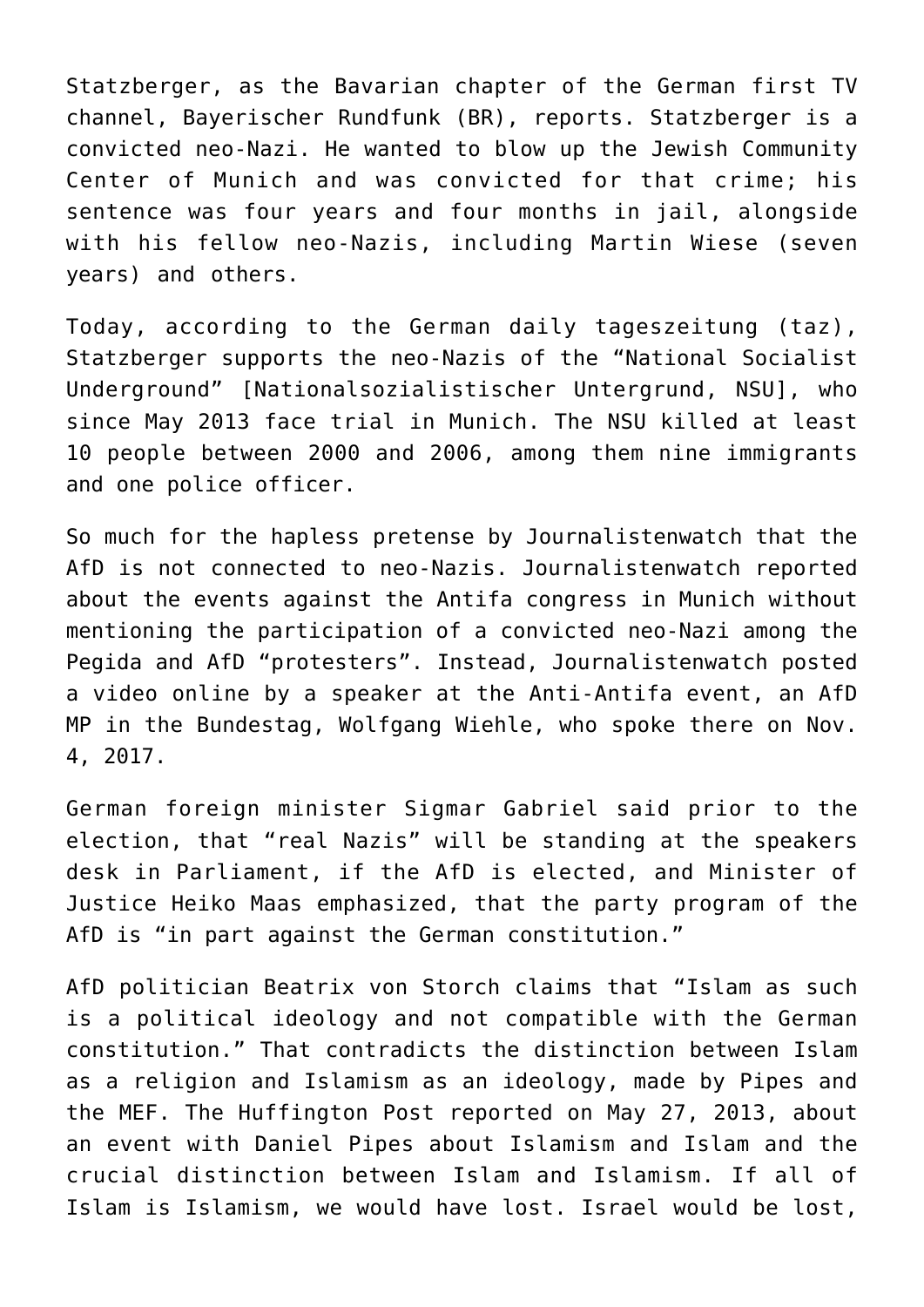liberal Muslims couldn't exist. But they do exist, as the event in Mississauga, a town near Toronto in Canada, where Pipes spoke, indicates. He was invited by a Muslim Committee against Antisemitism. The AfD rejects the core difference between Islam and Islamism.

In their party program of June 2016, the AfD rejects "minarets" in general, which violates freedom of religion and stands against the principles of the Middle East Forum, because, we assume, the MEF supports moderate Muslims, who might be among those who go into mosques with minarets.

In their program for the federal elections to the German Parliament, the Bundestag, on September 24, 2017, from April 2017, the AfD again rejected "minarets" as such. That, again, violates the German constitution and is set against the freedom of religion. Then, the AfD party program rejected also shechita (traditional Jewish slaughtering according to the laws of kosherness) in all its forms (see point 13.4 of their program). In particular they aim at "religious communities" and want to forbid shechita for them as well (nowadays, Germany allows shechtia for religious communities). Is the Middle East Forum against the freedom of religion?

Leading AfD politician Alexander Gauland said on September 2, 2017 at a meeting at the German nationalist symbol, the mountain Kyffhäuser in Thuringia, we should be "[proud of two](http://www.zeit.de/politik/deutschland/2017-09/afd-alexander-gauland-nazi-zeit-neubewertung) [German armies in two World Wars"](http://www.zeit.de/politik/deutschland/2017-09/afd-alexander-gauland-nazi-zeit-neubewertung) — including, in other words, the role of the German Wehrmacht in the Holocaust and the destruction of Poland, Belarus, the western Soviet Union and vast parts of Europe. Being proud of the German Army in the Second World War also includes pride for having killed American soldiers.

We are dealing here (most probably) with American donors to the Middle East Forum (MEF) that supported the page Journalistenwatch, which promotes and embraces the AfD, and Gauland is No.1 of the AfD in the German Bundestag, alongside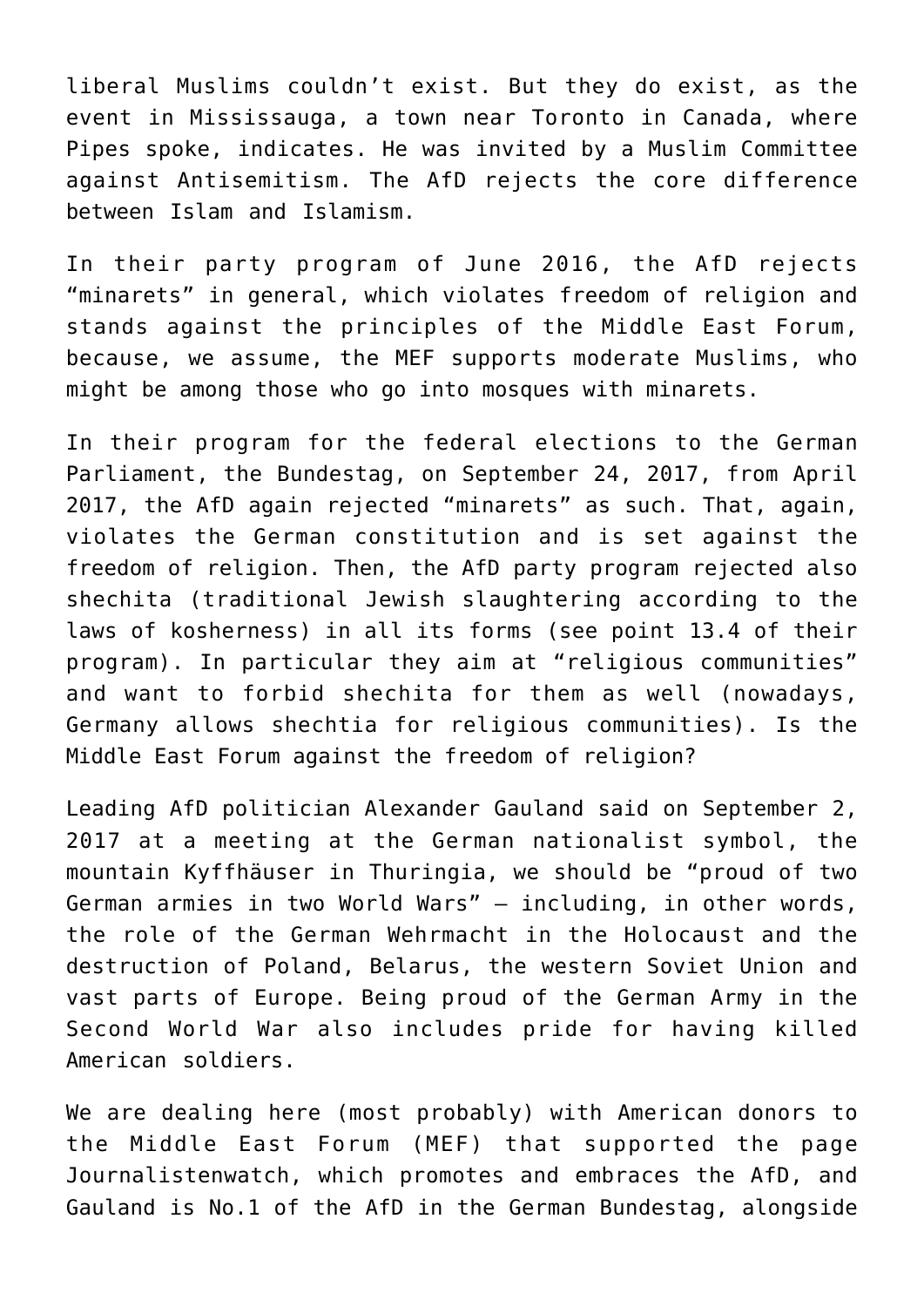with Alice Weidel. Giving money to an online news page that promotes and supports a political party, which is proud of German soldiers who participated in the Holocaust and also killed American and Allied soldiers who saved Europe from Hitler? Really? [Journalistenwatch defends Gaulands pride in](http://www.journalistenwatch.com/2017/09/15/abt-provokation-herr-gauland-wehrmacht-denn-sowas/) [the German army of the Second World War!](http://www.journalistenwatch.com/2017/09/15/abt-provokation-herr-gauland-wehrmacht-denn-sowas/)

Former head of the party Frauke Petry has reintroduced the Nazi word "völkisch" ("of the People" in a nationalist-racist conceptual framework) into the mainstream. It was a prime antisemitic term in Nazi Germany.

Other AfD politicians used Nazi slogans such as "[Deutschland](https://www.welt.de/politik/deutschland/article164386185/Anzeige-gegen-AfD-Politiker-wegen-verbotener-NS-Parole.html) [Erwache,](https://www.welt.de/politik/deutschland/article164386185/Anzeige-gegen-AfD-Politiker-wegen-verbotener-NS-Parole.html)" a slogan of the Storm Troopers (SA, Sturmabteilung), the SS (Schutzstaffel) and the Nazi Party (NSDAP). It is nowadays used on Twitter by Cologne AfD member Hendrik Rottmann, according to a report by the daily Die Welt. That slogan is illegal in Germany, as it resembles Nazi ideology [\(§86, 4 of the German Criminal Code,](https://www.gesetze-im-internet.de/stgb/__86.html) see report of the [Saxonian chapter of the Federal Office for the Protection of](http://www.verfassungsschutz.sachsen.de/download/Kennzeichen_rex_2015.pdf) [the Constitution, report 2015](http://www.verfassungsschutz.sachsen.de/download/Kennzeichen_rex_2015.pdf), page 9). [Journalistenwatch](http://www.journalistenwatch.com/2017/05/09/bizarr-linke-verteidigen-urheberrechte-der-nazis/) [defends Rottmann.](http://www.journalistenwatch.com/2017/05/09/bizarr-linke-verteidigen-urheberrechte-der-nazis/)

Many AfD politicians share violent fantasies about hurting, hunting, torturing or killing left-wingers, the Antifa, Muslims, Jews, pro-abortion women etc. Journalistenwatch is promoting the AfD. Prior to his AfD membership [Holger Arppe,](http://www.spiegel.de/politik/deutschland/afd-holger-arppe-tritt-wegen-angeblichen-gewaltfantasien-zurueck-a-1165584.html) an MP of the AfD in the northeastern state of Mecklenburg-West Pomerania, according to leading news site in Germany, Spiegel Online, wrote in a chat on March 17, 2012: "Perhaps we should kidnap [name's] mother, brutally rape her on a daily basis by a chimp and then send [an acquaintance] a finger, day by day."

Journalistenwatch [trivializes the sick and violent fantasies](http://www.journalistenwatch.com/2017/09/01/die-unertraegliche-doppel-moral-des-ulf-poschardt/) [of AfD-Arppe and equate this politician to Erdogan's hostage](http://www.journalistenwatch.com/2017/09/01/die-unertraegliche-doppel-moral-des-ulf-poschardt/) [in jail](http://www.journalistenwatch.com/2017/09/01/die-unertraegliche-doppel-moral-des-ulf-poschardt/), German journalist Deniz Yücel, and his editor-inchief of the daily Die Welt, Ulf Poschardt. For Journalistenwatch neo-Nazi-style Arppe, anti-Islamist Yücel,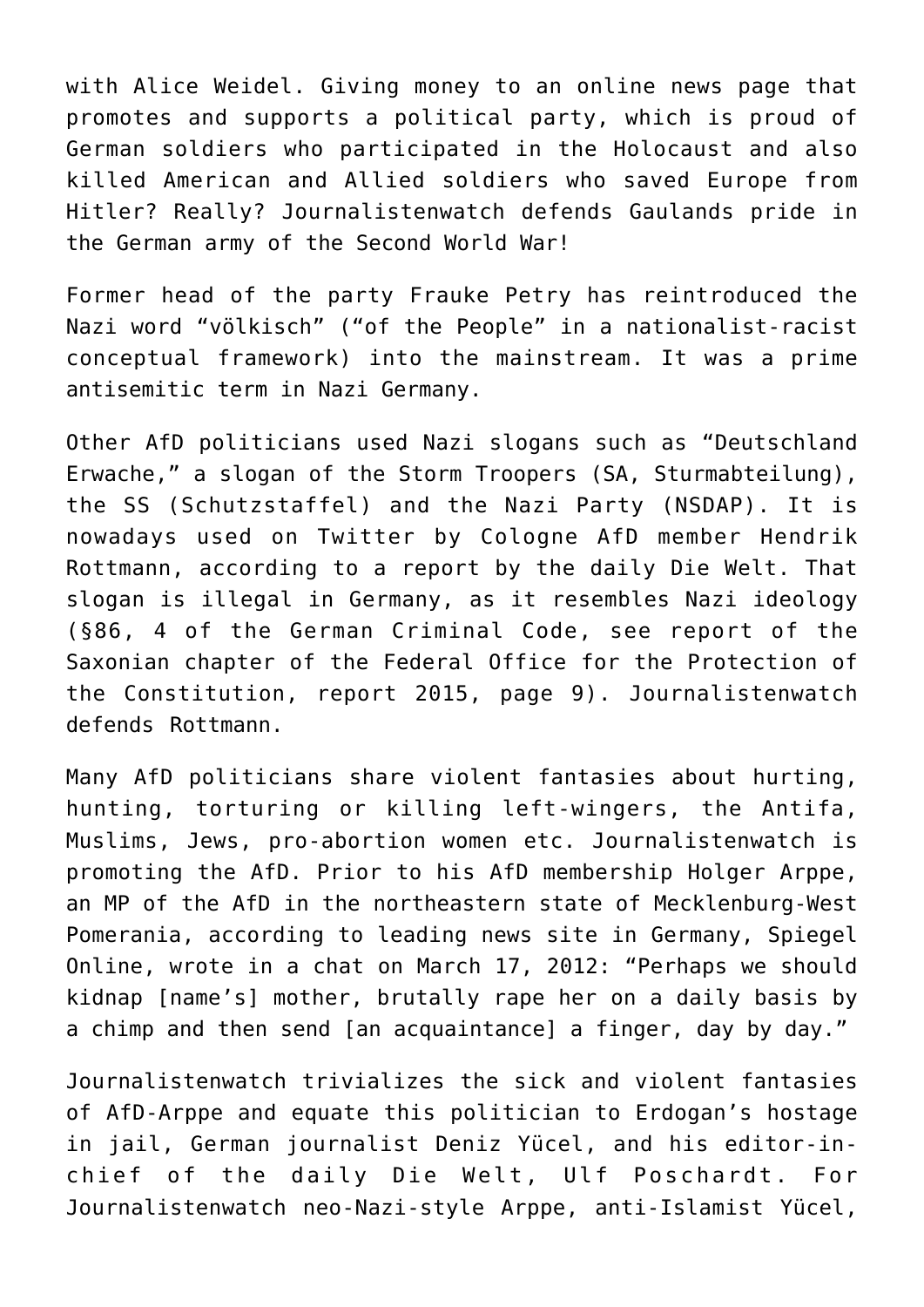who is also critical of German nationalism, and his ally Poschardt are equally horrible. This kind of comparison is nothing but an insidious trivialization of violent fantasies of the Alternative for Germany's personal (Arppe) and their loudspeakers (Journalistenwatch).

AfD MP in the Bundestag, Markus Frohnmaier, is working at a "German Centre for Eurasian Studies." He is collaborating with right-wing extremist Manuel Ochsenreiter, editor of the journal "Zuerst." Ochsenreiter wrote an anti-Israel book about "[The Power of the Zionist lobby in Germany", that was](http://iraniansforum.com/eu/eine-gefahr-fur-die-demokratie-in-deutschland-die-afd-iran-russland-connection/) [translated into Farsi with help of the Iranian Ministry of](http://iraniansforum.com/eu/eine-gefahr-fur-die-demokratie-in-deutschland-die-afd-iran-russland-connection/) [Culture](http://iraniansforum.com/eu/eine-gefahr-fur-die-demokratie-in-deutschland-die-afd-iran-russland-connection/), according to an article by exile Iranian, anti-Islamist and pro-Israel activist Kazem Moussavi. Frohnmaier is a spokesperson for AfD MP Alice Weidel, number one of the party in Parliament, together with Alexander Gauland. [Journalistenwatch promotes Frohnmaier](http://www.journalistenwatch.com/2017/11/07/frohnmaier-berlin-darf-kein-zweites-sizilien-werden/).

Journalist Esther Scheiner from Switzerland, who made aliyah to Israel several years ago, urges the Middle East Forum (MEF) to immediately stop supporting antisemitic and extreme rightwing groups such as "Journalistenwatch", as she writes on a [German language Israeli news site.](http://www.israel-nachrichten.org/archive/33196)

In 2015, for the first time, a German minister, Heiko Maas, Minister of Justice, spoke at the Israeli government sponsored Global Forum for Combating Antisemitism. Maas is a leading voice against neo-Nazism, right-wing extremism as well as the "Alternative for Germany (AfD)."

Support for Israel must be right in the mainstream, not a partisan project of neo-Nazis, who want a Jew-free Germany (and America).

American NGOs and think tanks, such as the Middle East Forum (MEF), might have reasonable concern about the failure of scholarship and activism when it comes to Israel and jihad, as the pro-Edward Said post-colonial mainstream would seem to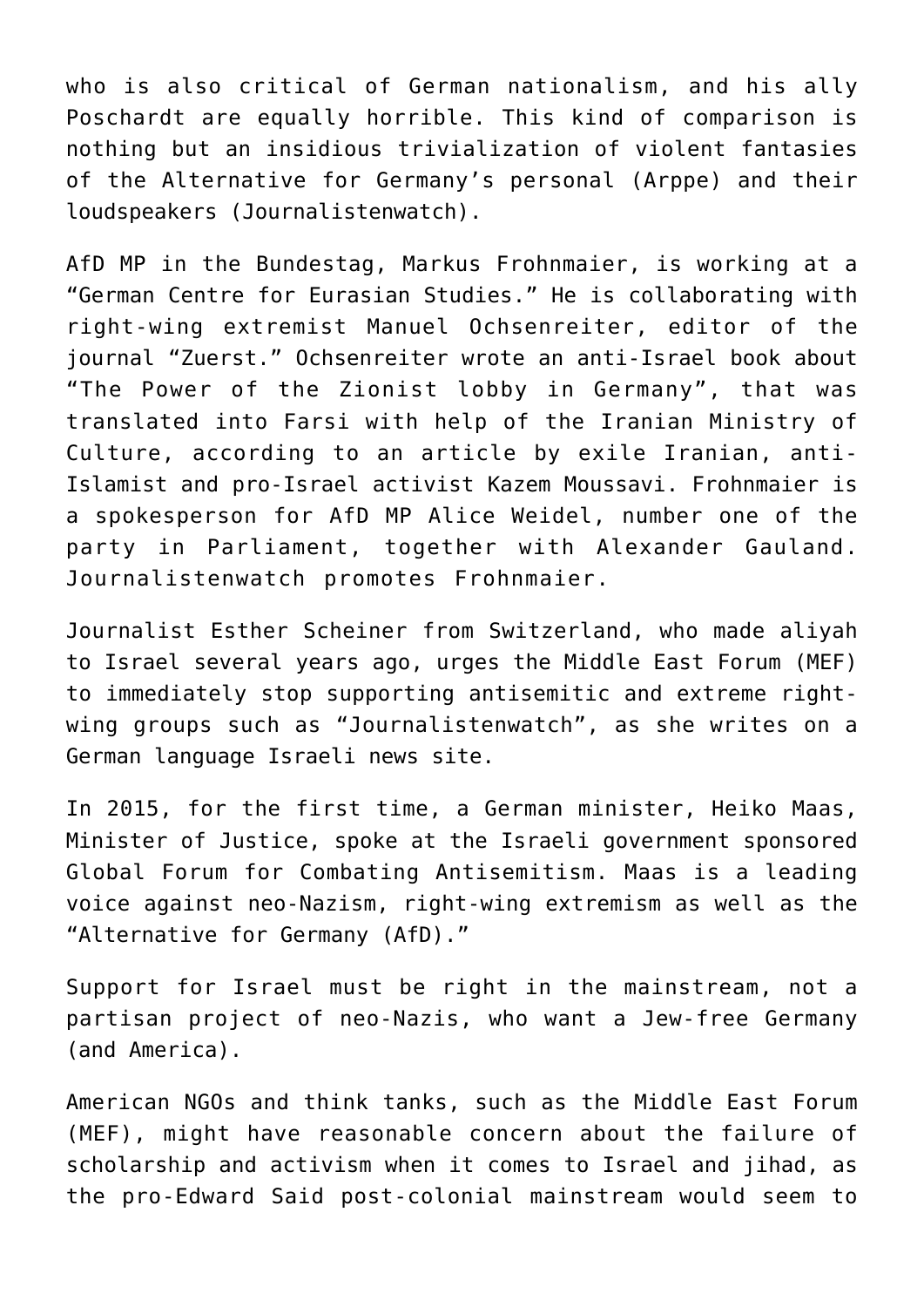indicate. Therefore, support for serious anti-Islamist scholarship and activism, as well as support for Zionist scholarship and activism is essential – but not support for those, who join Germany's far-right antisemitic establishment in defaming German Jews like Charlotte Knobloch or the Central Council of Jews in Germany.

If NGOs or think tanks support such extreme right-wing groups, they do not just harm Israel and Jews in Germany, they even work against their own commitment to protect American values and interests. Since when has it been an American interest to support German neo-Nazi style agitators who endorse a party, the Alternative for Germany (AfD), which is "proud of German soldiers in two World Wars," including the Wehrmacht in the Second World War and the Holocaust, and the killing of American soldiers? Since when do donors or members of boards of governors support such German neo-Nazi type groups?

They would do better to listen to Bret Stephens in the New York Times:

*"If Israel is going to retain mainstream political support, it cannot allow itself to become the pet cause of right-wing bigots and conspiracy theorists. That requires putting serious distance between Bannon and every pro-Israel organization, to say nothing of the Israeli government itself, by refusing to provide a platform for him and his ilk. Personal and national reputations alike always depend on the company one keeps. Not every would-be supporter deserves consideration as a friend."*

The very same far-right people in the pro-Israel camp also should listen to historian Martin Kramer from the Shalem College in Israel: in an article in Mosaic Magazine, November 6, 2017, he emphasizes the [pro-Zionist role of Stalin, Gromyko](https://mosaicmagazine.com/essay/2017/11/who-saved-israel-in-1947/) [and other Soviet politicians and diplomats in the years](https://mosaicmagazine.com/essay/2017/11/who-saved-israel-in-1947/) [1947–1949](https://mosaicmagazine.com/essay/2017/11/who-saved-israel-in-1947/). Without Gromyko, Israel might not have had a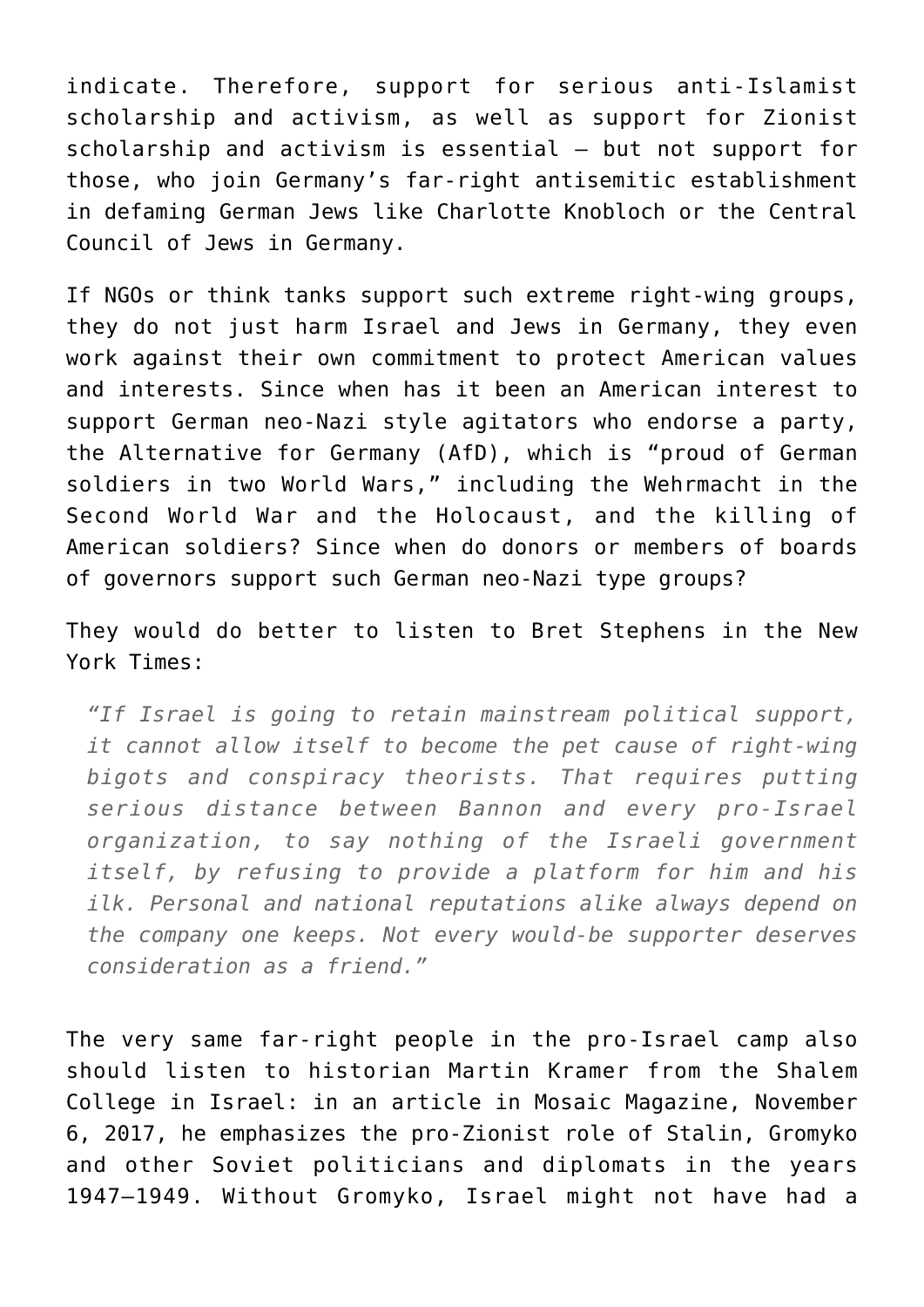diplomatic chance, as US President Truman was not at all as Zionist as many American Jews still like to believe. Stalin was much more pro-Israel at that time, and Stalin was the one who defeated the Germans and who liberated Auschwitz. Without Czech weaponry and Soviet help, Israel would probably not have survived the War of Independence.

Why remember that? Because bipartisanship is at the core of Zionism. Jews and Zionists depended on capitalists and communists to make Israel happen. In Germany, many of the often-defamed Antifa are anti-Nazi and pro-Israel, while the self-declared pro-Israel far right is antisemitic.

Zionists and Jews do not depend on neo-Nazis to defend them, to be sure.

At the end of the day, neo-Nazis want to kill the Jews. However, too many well-meaning pro-Israel Jews, many quiet naive, still don't get it.

Today, many people in the pro-Israel camp defame Zionist leftwingers and defame every kind of reasonable criticism of Israeli policies or poor pro-Israel advocacy in Germany or other countries. Many simply deny that there are troubling tendencies in Israeli political culture. We do not ignore Arab, Palestinian and Islamist antisemitism, of course. The Arab rejection of the UN partition plan from November 1947 was a historical mistake. It is not the one and only problem, though. The occupation after 1967 is a problem, too, no doubt about this. Just ask David Ben-Gurion.

Some rightwing Zionists in countries such as Germany and America defame Israeli liberals while lionizing pro-fascists such as Bannon. Some would like to forget that President Trump did not mention Jews in his special message for Holocaust Remembrance Day, January 27, 2017, an omission that is not "accidental" in the current state of discourse.

Bret Stephens continues in the New York Times: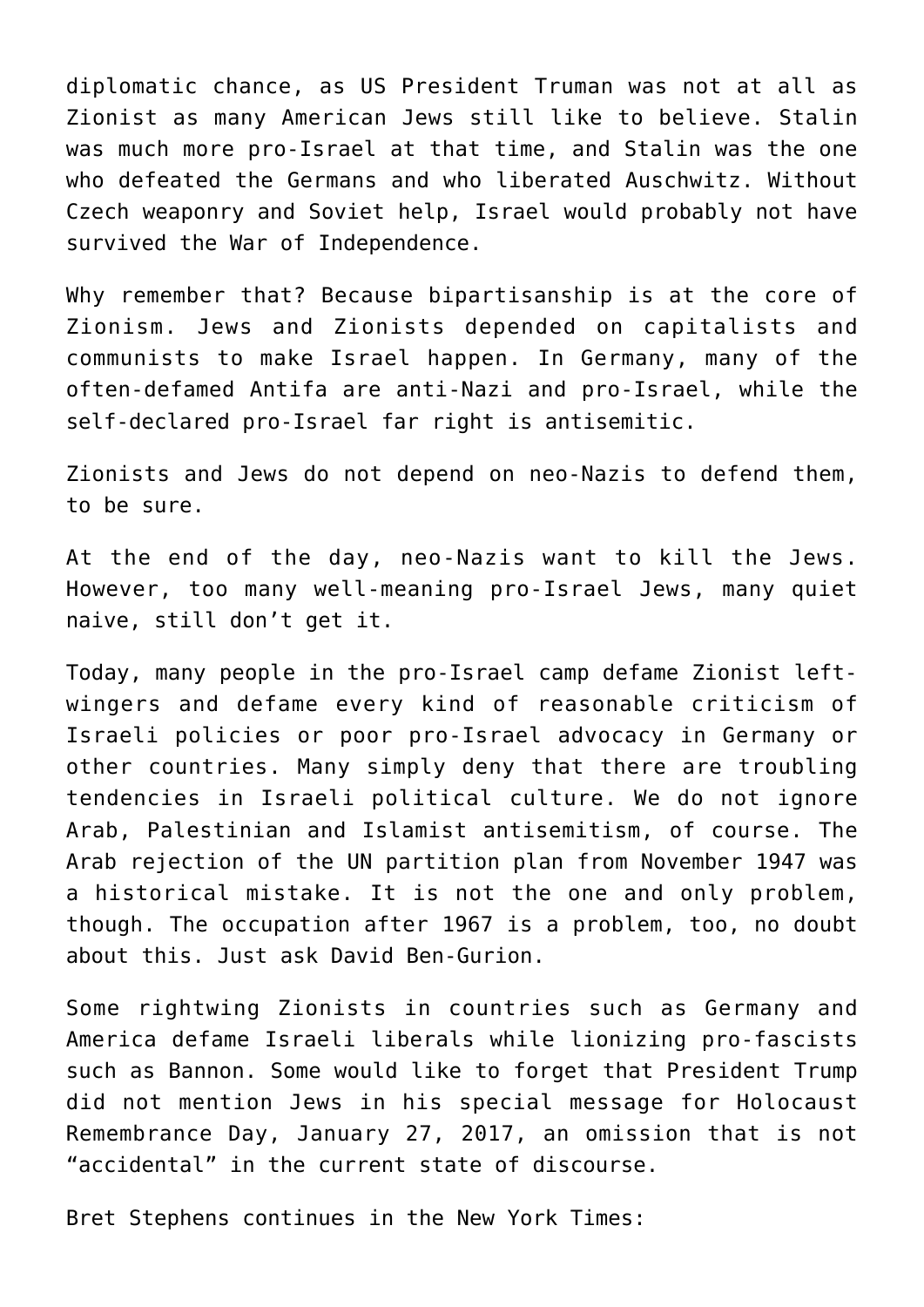*"The second reason is that political support for Israel is too important to tarnish through association with the likes of Bannon or European kindred spirits such as Holland's Geert Wilders or Hungary's Viktor Orban. Israel is not a latter-day Crusader kingdom holding out against a 21st-century Mahometan horde. It is a small democracy trying to uphold a set of liberal values against autocrats and religious fanatics sworn to its destruction. Zionists love Israel because of the way in which it brings together the values of individual freedom and Jewish civilization, not because of some blood and soil nationalism."*

Therefore, we strongly urge the Middle East Forum (MEF) to stop supporting extreme right-wing groups such as "Journalistenwatch" in Germany, and all other groups that harm the Jewish state of Israel, defame left-of-center Zionism, or Jewish bodies such as the Central Council of Jews in Germany. They must stop supporting groups that agitate against all immigrants and Muslims and reject any distinction between Islam and Islamism, reject Holocaust remembrance and praise the German (or Lithuanian or Hungarian, or Ukrainian etc.) armies and units who were involved in perpetrating the Holocaust.

It is all common sense. We need to step back and soberly assess the unique and disturbing combinations and juxtapositions of 2017.

*An earlier, [much shorter version of this article was published](http://webcache.googleusercontent.com/search?q=cache:3xoLY5uoke8J:blogs.timesofisrael.com/jews-should-stop-supporting-the-alt-right-and-the-enemies-of-the-jewish-people/+&cd=1&hl=de&ct=clnk&gl=de&client=firefox-b-ab) [in The Times of Israel \(TOI\) blogs on November 18, 2017](http://webcache.googleusercontent.com/search?q=cache:3xoLY5uoke8J:blogs.timesofisrael.com/jews-should-stop-supporting-the-alt-right-and-the-enemies-of-the-jewish-people/+&cd=1&hl=de&ct=clnk&gl=de&client=firefox-b-ab). The German online news blog "Journalistenwatch" complained and told TOI that their author McMahon was not quoted correctly from an October 2017 article. In fact, I did not at all refer to that article. I referred rather to an article from November 9, 2017, as indicated in the text. In any event, TOI deleted*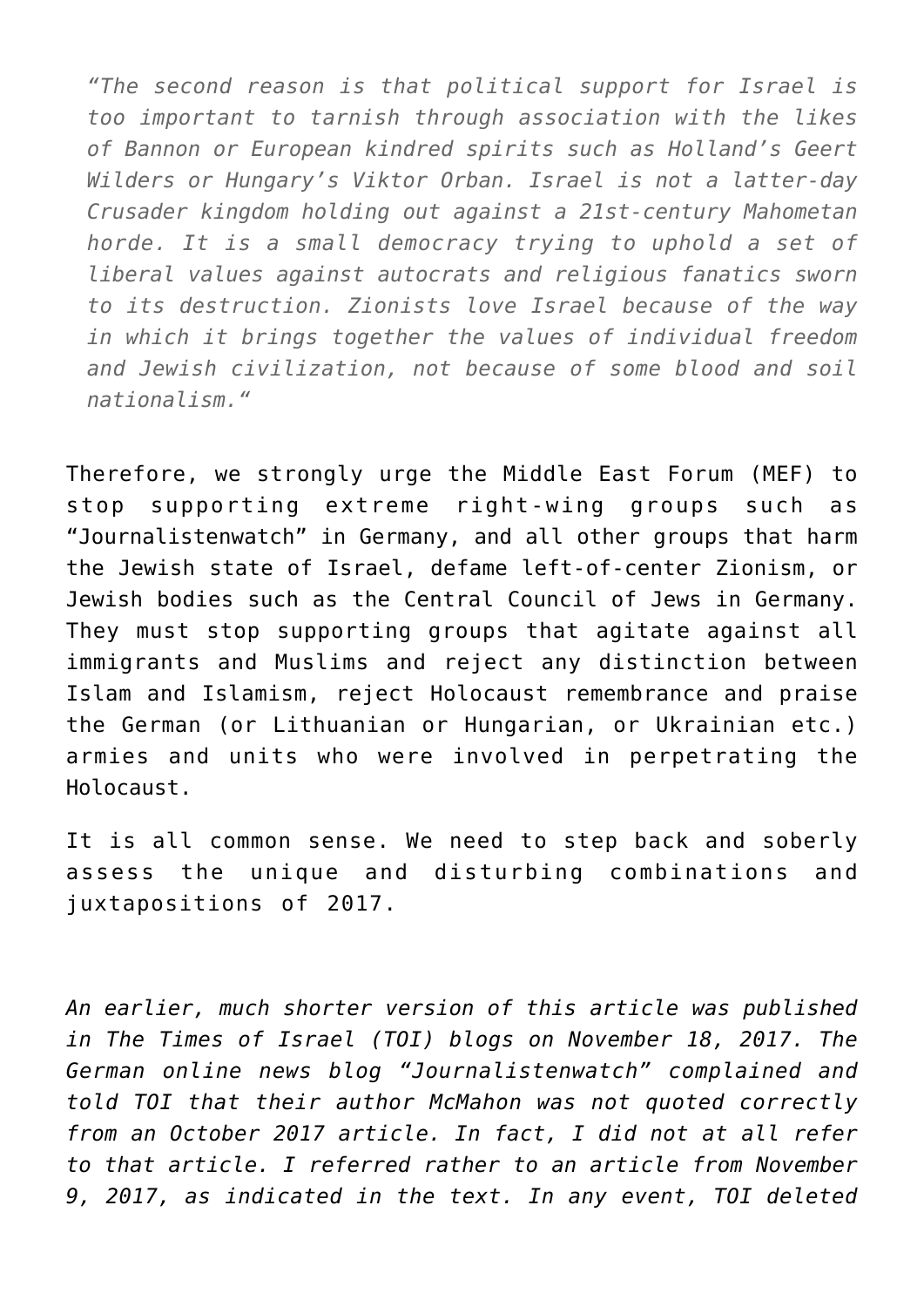*my article and sent it back (without asking me if I had quoted that October 2017 article, which I had not). Falsification of fact to undermine honest discourse is alas a hallmark of "Journalistenwatch" and hopefully major international Jewish journals and portals will stand their ground firmly.*

*The author, Clemens Heni, Ph.D., wrote a M.A. thesis in 1999 (at Bremen University) about the relationship of Germany, antisemitism and the Holocaust, comparing Daniel J. Goldhagen's (Harvard) study "Hitler's Willing Executioners" (1996) to Critical Theory's masterpiece "Dialectic of Enlightenment" by Max Horkheimer and Theodor W. Adorno (1944/47); in January 2001 (during the second Intifada), he was a co-author of a brochure about [left-wing anti-Zionism in](http://www.bicsa.org/allgemein/dokumentation-we-dont-like-your-love-song-kritik-des-antizionismus-der-revolutionaeren-zellen-und-anderer-linker-heute/) [Germany, based on the antisemitic hijacking by left-wing](http://www.bicsa.org/allgemein/dokumentation-we-dont-like-your-love-song-kritik-des-antizionismus-der-revolutionaeren-zellen-und-anderer-linker-heute/) [Germans of the Revolutionäre Zellen \(RZ\) and Palestinians of](http://www.bicsa.org/allgemein/dokumentation-we-dont-like-your-love-song-kritik-des-antizionismus-der-revolutionaeren-zellen-und-anderer-linker-heute/) [an airplane in June/July 1976 to Entebbe](http://www.bicsa.org/allgemein/dokumentation-we-dont-like-your-love-song-kritik-des-antizionismus-der-revolutionaeren-zellen-und-anderer-linker-heute/) (Uganda), where Benjamin Netanyahu's elder brother Yoni was killed; in 2006 he received his Ph.D. at the University of Innsbruck (Austria, "summa cum laude") with a study (509 pages) about [political](https://www.clemensheni.net/dissertation/) [culture and the New Right in German political mainstream from](https://www.clemensheni.net/dissertation/) [1970–2005](https://www.clemensheni.net/dissertation/); in 2008/09 he was a Post-Doc Associate at Yale University (Yale Initiative for the Interdisciplinary Study of Antisemitism, YIISA), doing a study about [German antisemitism,](http://clemensheni.net/wp-content/uploads/Heni-2009-Antisemitismus-und-Deutschland-Cover-Einl-Index.pdf) [including the Nazi time and post-Holocaust antisemitism](http://clemensheni.net/wp-content/uploads/Heni-2009-Antisemitismus-und-Deutschland-Cover-Einl-Index.pdf) (332 pages); in 2011 he published a study about [Islamic Studies and](http://www.editioncritic.de/allgemein/clemens-heni-schadenfreude-islamforschung-und-antisemitismus/) [Antisemitism in Germany after 9/11](http://www.editioncritic.de/allgemein/clemens-heni-schadenfreude-islamforschung-und-antisemitismus/) (410 pages, in German, supported by the Middle East Forum, MEF); in 2013 he published his study "Antisemitism: A Specific Phenomenon Holocaust Trivialization – Islamism – Post-colonial and Cosmopolitan anti-Zionism" (648 pages; [review in the Middle East Quarterly](http://www.meforum.org/6563/anti-semitism-the-longest-hatred) [by the MEF in 2017\)](http://www.meforum.org/6563/anti-semitism-the-longest-hatred); in 2014 he did a book (177 pages, in German) about "[Critical Theory and Israel](http://bak-shalom.de/index.php/2015/02/03/vortrag-mit-clemens-heni-am-1702-in-berlin-kritische-theorie-israel/). Max Horkheimer and Judith Butler, Judaism, binationalism and Zionism" (lecture at [ISGAP in April 2014\)](https://www.youtube.com/watch?v=Rt4iDHOMizo); 2017 he published a collection of essays (in German, 262 pages) about [German nationalism, racism and](https://www.amazon.com/Eine-Alternative-Deutschland-International-Rechtsextremismus/dp/3946193188/ref=sr_1_3?ie=UTF8&qid=1511274982&sr=8-3&keywords=Antisemitism+Clemens+Heni&dpID=31OhVvljz9L&preST=_SY291_BO1,204,203,200_QL40_&dpSrc=srch) [antisemitism,](https://www.amazon.com/Eine-Alternative-Deutschland-International-Rechtsextremismus/dp/3946193188/ref=sr_1_3?ie=UTF8&qid=1511274982&sr=8-3&keywords=Antisemitism+Clemens+Heni&dpID=31OhVvljz9L&preST=_SY291_BO1,204,203,200_QL40_&dpSrc=srch) entitled "An Alternative towards Germany" ; Heni*